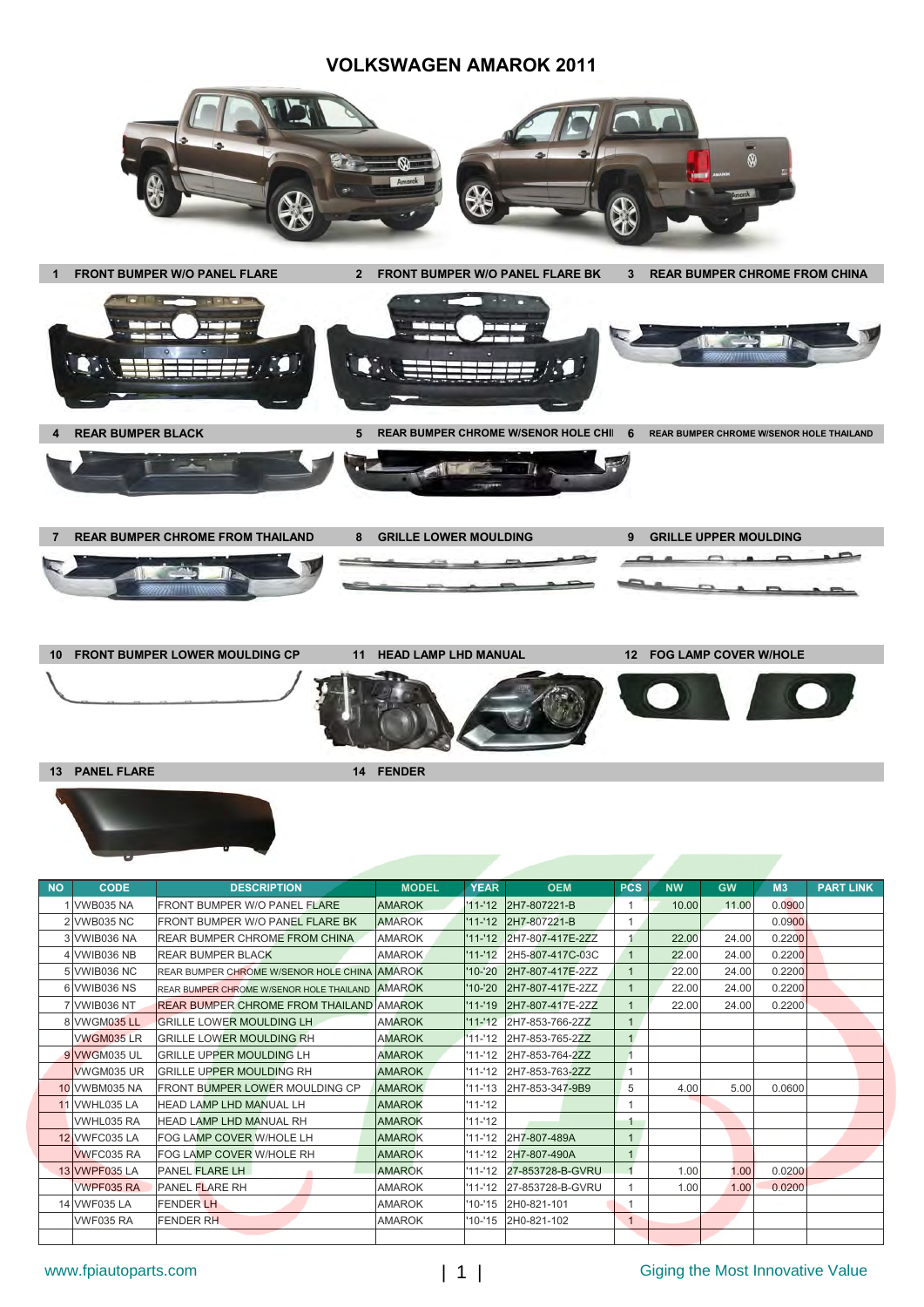### **VOLKSWAGEN AMAROK 2011**



| <b>NO</b> | <b>CODE</b>                 | <b>DESCRIPTION</b>                                        | <b>MODEL</b>  | <b>YEAR</b> | <b>OEM</b>               | <b>PCS</b>   | <b>NW</b> | <b>GW</b> | M <sub>3</sub> | <b>PART LINK</b>       |
|-----------|-----------------------------|-----------------------------------------------------------|---------------|-------------|--------------------------|--------------|-----------|-----------|----------------|------------------------|
|           | VWFD035 F LA                | <b>FRONT DOOR LH</b>                                      | <b>AMAROK</b> | $'10 - 15$  | 2H0-831-056S-GRU         | 1            |           |           |                |                        |
|           |                             | <b>VWFD035 F RA FRONT DOOR RH</b>                         | <b>AMAROK</b> | $'10-15$    | 2H0-831-055S-GRU         | $\mathbf{1}$ |           |           |                |                        |
|           | 2 VWH035 NA                 | <b>HOOD</b>                                               | <b>AMAROK</b> |             | '10-'15 2H0-823-033      | 1            |           |           |                |                        |
|           | 3 VWFD035 R LA REAR DOOR LH |                                                           | <b>AMAROK</b> |             | '10-'15 2H7-833-056S-GRU | $\mathbf{1}$ |           |           |                |                        |
|           |                             | VWFD035 R RA REAR DOOR RH                                 | <b>AMAROK</b> |             | '10-'15 2H7-833-055S-GRU |              |           |           |                |                        |
|           | 4 VWT035 NA                 | TAIL GATE MIDDLE OPENER W/O BRAKE LAMP HOLE AMAROK        |               | $11 - 15$   | 2H5-829-104B             | 1            |           |           |                |                        |
|           | 5 RB-035 VW                 | <b>ROLL BAR</b>                                           | <b>AMAROK</b> | $'11 - 12$  | <b>RB-035 VW</b>         | 1            |           |           |                |                        |
|           | 6 ST-035 VW                 | <b>SIDE STEP SET</b>                                      | <b>AMAROK</b> | $'11 - 12$  |                          | $\mathbf{1}$ |           |           |                |                        |
|           | 7 VWRD035 NM                | RADIATO MANUAL 26MM 617X584X26                            | <b>AMAROK</b> |             | '10-'16 2H0-121-253-A    | 4            |           |           |                | <b>GASOLINE/DIESEL</b> |
|           |                             | 8 VWFF035 00 SAIFENDER FLARE SET PERFORMANCE 4 PCS AMAROK |               | '10         | <b>SA</b>                |              | 4.00      | 6.00      | 0.1630         |                        |
|           |                             |                                                           |               |             |                          |              |           |           |                |                        |
|           |                             |                                                           |               |             |                          |              |           |           |                |                        |
|           |                             |                                                           |               |             |                          |              |           |           |                |                        |
|           |                             |                                                           |               |             |                          |              |           |           |                |                        |
|           |                             |                                                           |               |             |                          |              |           |           |                |                        |
|           |                             |                                                           |               |             |                          |              |           |           |                |                        |
|           |                             |                                                           |               |             |                          |              |           |           |                |                        |
|           |                             |                                                           |               |             |                          |              |           |           |                |                        |
|           |                             |                                                           |               |             |                          |              |           |           |                |                        |
|           |                             |                                                           |               |             |                          |              |           |           |                |                        |
|           |                             |                                                           |               |             |                          |              |           |           |                |                        |

www.fpiautoparts.com 
<br>
2 | Giging the Most Innovative Value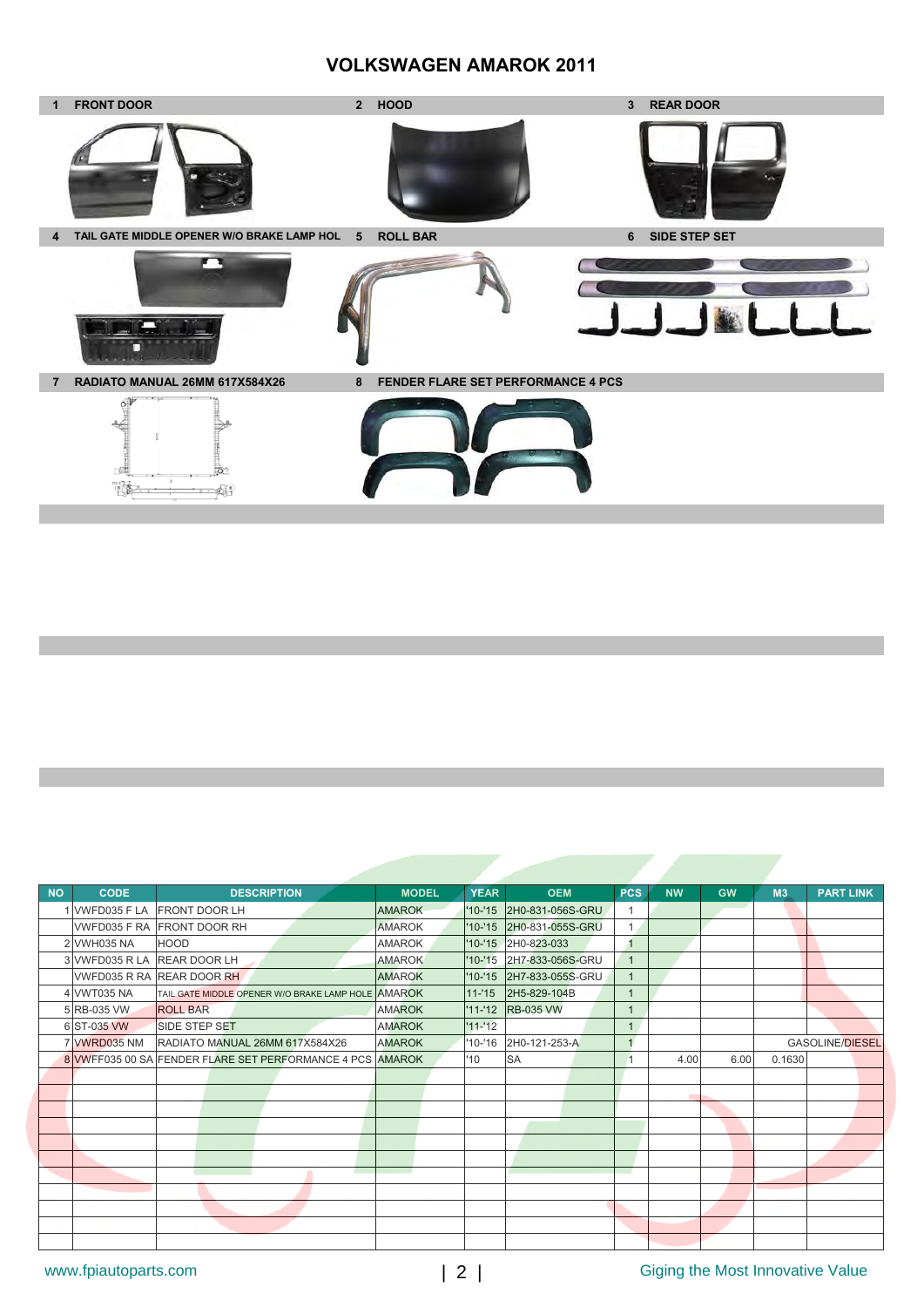### **VOLKSWAGEN AMAROK 2018**









**4 FOG LAMP COVER W/O HOLE LH 5 FOG LAMP COVER W/HOLE 6 FOG LAMP COVER W/HOLE &** 

**& CP MOULDING SENSOR HOLE & CP MOULDING**













**7 FOG LAMP COVER W/HOLE W/ BK MOULDING 8 FRONT BUMPER BRACKET 9 FRONT PANEL FLARE**











| <b>NO</b> | <b>CODE</b>       | <b>DESCRIPTION</b>                                         | <b>MODEL</b>  | <b>YEAR</b> | <b>OEM</b>      | <b>PCS</b> | <b>NW</b> | <b>GW</b> | M <sub>3</sub> | <b>PART LINK</b> |
|-----------|-------------------|------------------------------------------------------------|---------------|-------------|-----------------|------------|-----------|-----------|----------------|------------------|
|           |                   | <b>FRONT BUMPER W/FINISHER</b>                             |               |             |                 |            |           |           |                |                  |
|           | 1 VWB037 NA       | (HIGHLINE & COMFORTLINE)                                   | <b>AMAROK</b> | '18         | 2H6-807-217AGRU |            |           |           |                |                  |
|           | 2 VWG037 NA       | <b>GRILLE CP/BK</b>                                        | <b>AMAROK</b> | '18         | 2H6-853-651CLDB | 5          |           |           |                |                  |
|           | 3 VWB039 NA       | <b>FRONT BUMPER W/GRILLE &amp; FINISHER</b><br>(TRENDLINE) | <b>AMAROK</b> | '18         | 2H6-807-2219B9  | 1          |           |           |                |                  |
|           | 4 VWFC037 LA      | FOG LAMP COVER W/O HOLE LH                                 | <b>AMAROK</b> | '18         | 2H6-807-4899B9  | 5          | 1.00      | 1.50      | 0.0150         |                  |
|           | <b>VWFC037 RA</b> | FOG LAMP COVER W/O HOLE RH                                 | <b>AMAROK</b> | '18         | 2H6-807-4909B9  | 5          | 1.00      | 1.50      | 0.0150         |                  |
|           | 5 VWFC037 LB      | FOG LAMP COVER W/HOLE & CP MOULDING LH AMAROK              |               | '18         | 2H6-807-489FRYP | 5          | 1.00      | 1.50      | 0.0150         |                  |
|           | VWFC037 RB        | FOG LMAP COVER W/HOLE & CP MOULDING RH AMAROK              |               | 18'         | 2H6-807-490FRYP | 5          | 1.00      | 1.50      | 0.0150         |                  |
|           | 6 VWFC037 LC      | SENSOR HOLE & CP MOULDING LH                               | <b>AMAROK</b> | '18         | 2H6-898-489ARYP | 5          | 1.00      | 1.50      | 0.0200         |                  |
|           | VWFC037 RC        | SENSOR HOLE & CP MOULDING RH                               | <b>AMAROK</b> | '18         | 2H6-898-490ARYP | 5          | 1.00      | 1.50      | 0.0200         |                  |
|           | 7 VWFC037 LD      | FOG LAMP COVER W/HOLE LH W/ BK MOULDING AMAROK             |               | '18         | 2H6-807-489E9B9 | 5          | 1.00      | 1.50      | 0.0150         |                  |
|           | <b>VWFC037 RD</b> | FOG LAMP COVER W/HOLE RH W / BK MOULDING AMAROK            |               | '18         | 2H6-807-490E9B9 | 5          | 0.20      | 0.43      | 0.0696         |                  |
|           | 8 VWBS037 LA      | <b>FRONT BUMPER BRACKET LH</b>                             | <b>AMAROK</b> | '18         | 2H6-807-177A    |            | 0.43      | 0.70      | 0.0100         |                  |
|           | VWBS037 RA        | <b>FRONT BUMPER BRACKET RH</b>                             | <b>AMAROK</b> | '18         | 2H6-807-178A    |            | 0.43      | 0.70      | 0.0100         |                  |
|           | 9 VWPF037 LA      | <b>FRONT PANEL FLARE LH</b>                                | <b>AMAROK</b> | 18'         | 2H6-853-727GRU  |            |           |           |                |                  |
|           | VWPF037 RA        | <b>FRONT PANEL FLARE RH</b>                                | <b>AMAROK</b> | '18         | 2H6-853-728GRU  |            |           |           |                |                  |
|           |                   |                                                            |               |             |                 |            |           |           |                |                  |

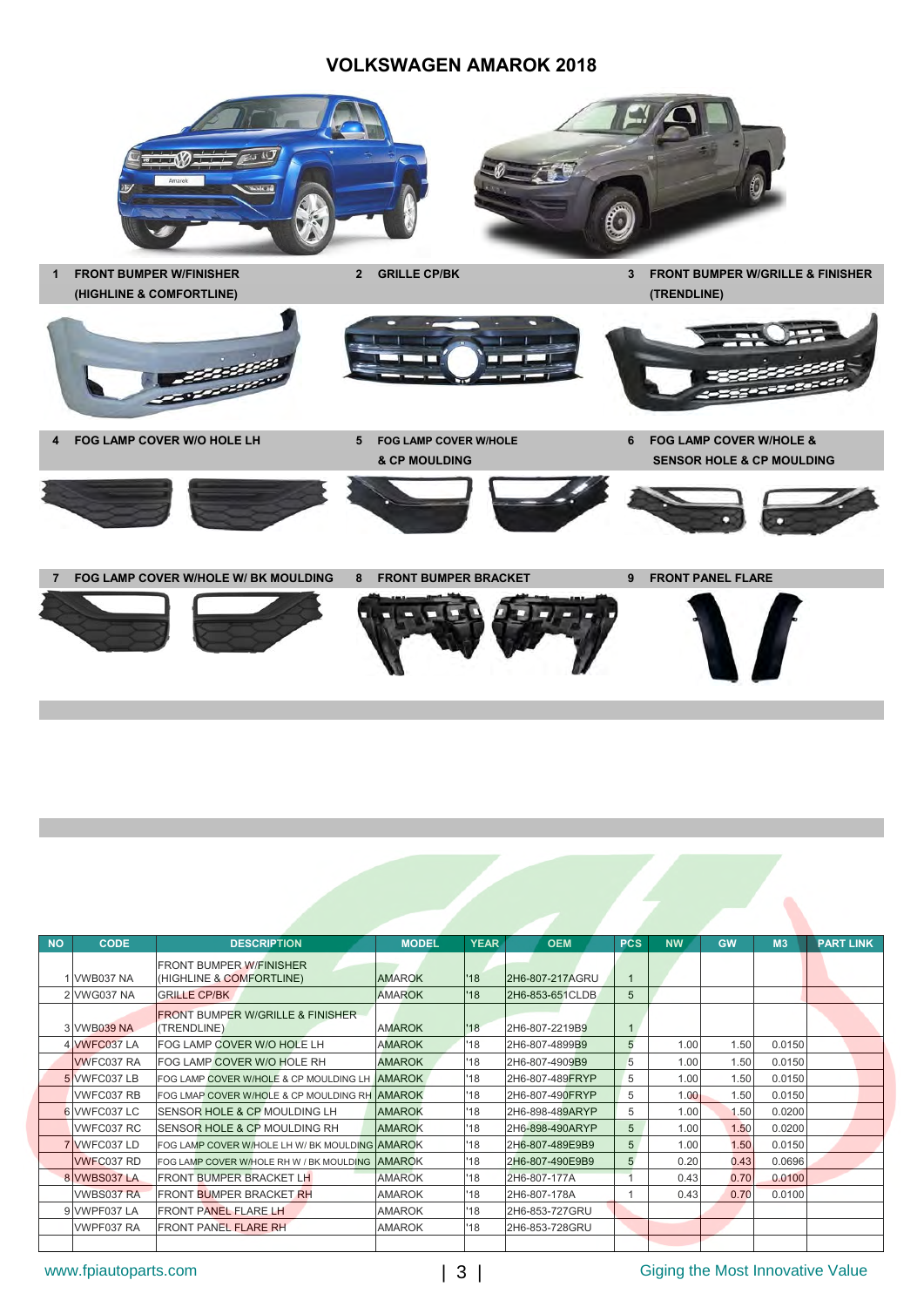### **VOLKSWAGEN CITY GOLF '1997-'2004 S.AFRICA**



| <b>NO</b> | <b>CODE</b>      | <b>DESCRIPTION</b>                               | <b>MODEL</b>                             | <b>YEAR</b> | <b>OEM</b>                            | <b>PCS</b>     | <b>NW</b> | <b>GW</b> | M <sub>3</sub> | <b>PART LINK</b> |
|-----------|------------------|--------------------------------------------------|------------------------------------------|-------------|---------------------------------------|----------------|-----------|-----------|----------------|------------------|
|           | 1 VWG001 NA      | <b>GRILLE (SINGLE) BK/TRIM</b>                   | CITY GOLF SINGLE '97-'04 996853653 B41   |             |                                       | 5              | 6.00      | 8.00      | 0.0900         |                  |
|           | <b>VWG001 NB</b> | <b>GRILLE CP/BK SINGLE</b>                       | CITY GOLF SINGLE   '97-'04 996853653 B41 |             |                                       | 5              | 6.00      | 8.00      | 0.0900         |                  |
|           | 2 VWG002 NA      | <b>GRILLE (DOUBLE) BK/TRIM</b>                   | CITY GOLF DOUBLE '97-'04                 |             | 17S853653B B41                        | 5              | 6.00      | 8.00      | 0.0900         |                  |
|           | <b>VWG002 NB</b> | <b>GRILLE CP/BK DOUBLE</b>                       | CITY GOLF DOUBLE '97-'04                 |             | 17S853653B B41                        | 5              | 6.00      | 8.00      | 0.0900         |                  |
|           | 3 VWR001 NA      | <b>RADIATOR SUPPORT</b>                          | CITY GOLF SINGLE '97-'04 17S-805-591A    |             |                                       | $\mathbf{1}$   | 8.00      | 10.00     | 0.0600         |                  |
|           | 4 VWB001 NA      | FRONT BUMPER W/O FINISHER HOLE                   |                                          |             | CITY GOLF OLD  85-'05  17S-807-102GRU | 1              | 3.02      | 3.02      | 0.0500         |                  |
|           | 5 VWB001 NB      | <b>FRONT BUMPER W/ FINISHER HOLE</b>             | CITY GOLF NEW '85-'05  BBW-807-219G      |             |                                       |                | 3.02      | 3.02      | 0.0500         |                  |
|           | 6 VWB001 SB      | FRONT BUMER WITH FINISHER HOLE AND ASSY FINISHER | <b>CITY GOLF</b>                         | $85-05$     |                                       | $\overline{1}$ |           |           |                |                  |
|           |                  |                                                  |                                          |             |                                       |                |           |           |                |                  |
|           |                  |                                                  |                                          |             |                                       |                |           |           |                |                  |
|           |                  |                                                  |                                          |             |                                       |                |           |           |                |                  |
|           |                  |                                                  |                                          |             |                                       |                |           |           |                |                  |
|           |                  |                                                  |                                          |             |                                       |                |           |           |                |                  |
|           |                  |                                                  |                                          |             |                                       |                |           |           |                |                  |
|           |                  |                                                  |                                          |             |                                       |                |           |           |                |                  |
|           |                  |                                                  |                                          |             |                                       |                |           |           |                |                  |
|           |                  |                                                  |                                          |             |                                       |                |           |           |                |                  |
|           |                  |                                                  |                                          |             |                                       |                |           |           |                |                  |

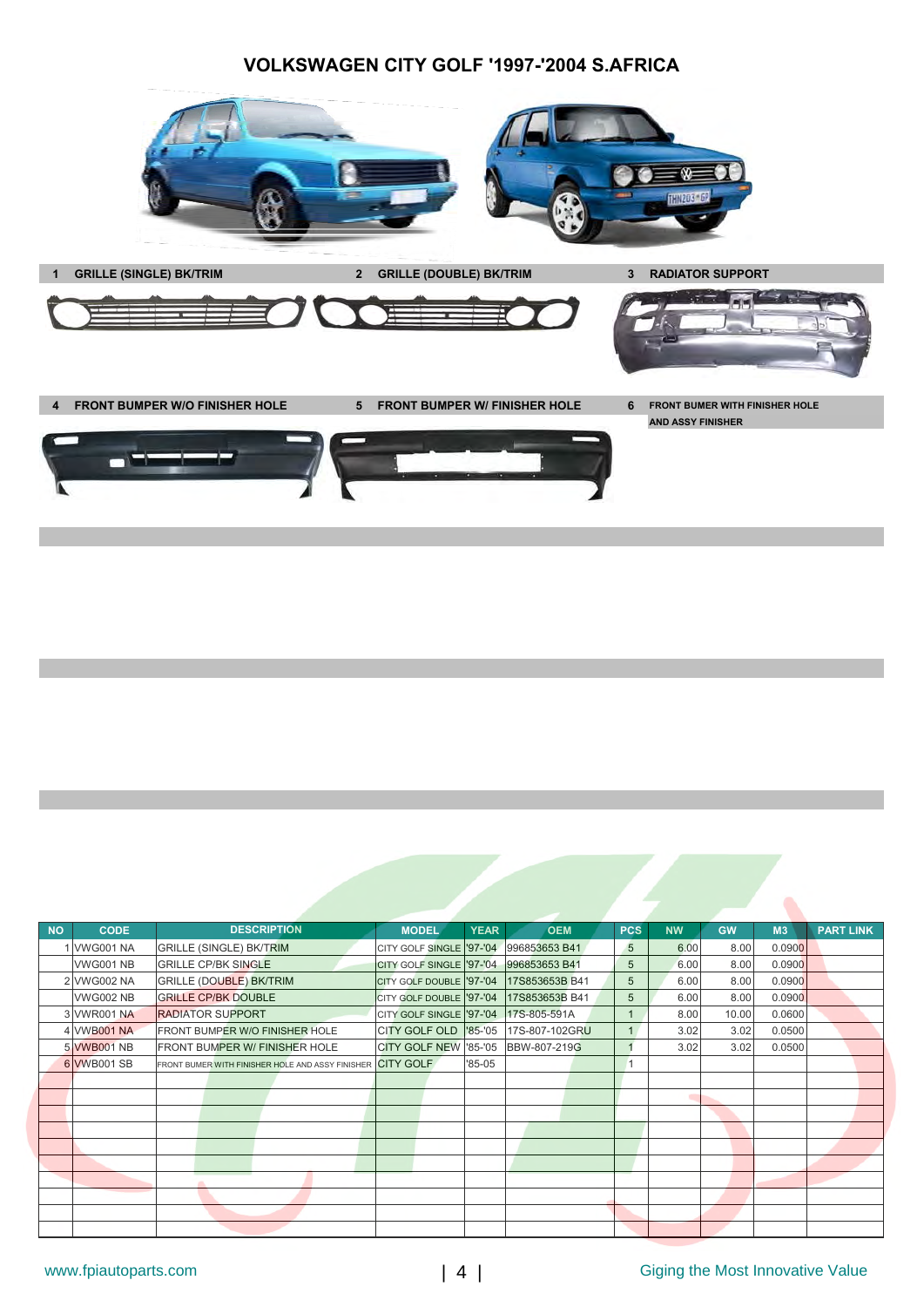# **VOLKSWAGEN GOL 2019 VOYAGE SAVEIRO**







**4 FRONT BUMPER FINISHER 5 FOG LAMP COVER W/O HOLE 6 FOG LAMP COVER W/HOLE** 





**7 FRONT BUMPER BRACKET** 



| <b>NO</b> | <b>CODE</b>       | <b>DESCRIPTION</b>                | <b>MODEL</b> | <b>YEAR</b> | <b>OEM</b>        | <b>PCS</b> | <b>NW</b> | <b>GW</b> | M <sub>3</sub> | <b>PART LINK</b> |
|-----------|-------------------|-----------------------------------|--------------|-------------|-------------------|------------|-----------|-----------|----------------|------------------|
|           | <b>VWB051 NA</b>  | <b>FRONT BUMPER</b>               | GOL          | '19         | 5U0-807-2117ACGRU |            |           |           |                |                  |
|           | 2 VWG051 NA       | <b>GRILLE</b>                     | <b>GOL</b>   | '19         | 5U0-853-653E9B9   |            |           |           |                |                  |
|           | 3 VWB052 NA       | <b>REAR BUMPER HATCHBACK</b>      | <b>GOL</b>   | '19         | 5U6-807-417TGRU   |            |           |           |                |                  |
|           | 4 VWBF051 NA      | <b>FRONT BUMPER FINISHER</b>      | <b>GOL</b>   | '19         | 5U0-853-677J9B9   |            |           |           |                |                  |
|           | 5 VWFC051 LA      | <b>FOG LAMP COVER W/O HOLE LH</b> | GOL          | '19         | 5U0-853-665P      |            |           |           |                |                  |
|           | <b>VWFC051 RA</b> | FOG LAMP COVER W/O HOLE RH        | GOL          | '19         | 5U0-853-666P      |            |           |           |                |                  |
|           | 6 VWFC051 LB      | FOG LAMP COVER W/HOLE LH          | GOL          | '19         | 5U0-853-665Q      |            |           |           |                |                  |
|           | <b>WVFC051 RB</b> | FOG LAMP COVER W/HOLE RH          | <b>GOL</b>   | 19          | 5U0-853-666Q      |            |           |           |                |                  |
|           | 7 VWBS051 LA      | <b>FRONT BUMPER BRACKET LH</b>    | <b>GOL</b>   | 19          | 5U0-807-183A      |            |           |           |                |                  |
|           | VWBS051 RA        | <b>FRONT BUMPER BRACKET RH</b>    | <b>GOL</b>   | 19          | 5U0-807-184A      |            |           |           |                |                  |
|           |                   |                                   |              |             |                   |            |           |           |                |                  |
|           |                   |                                   |              |             |                   |            |           |           |                |                  |
|           |                   |                                   |              |             |                   |            |           |           |                |                  |
|           |                   |                                   |              |             |                   |            |           |           |                |                  |
|           |                   |                                   |              |             |                   |            |           |           |                |                  |
|           |                   |                                   |              |             |                   |            |           |           |                |                  |
|           |                   |                                   |              |             |                   |            |           |           |                |                  |
|           |                   |                                   |              |             |                   |            |           |           |                |                  |

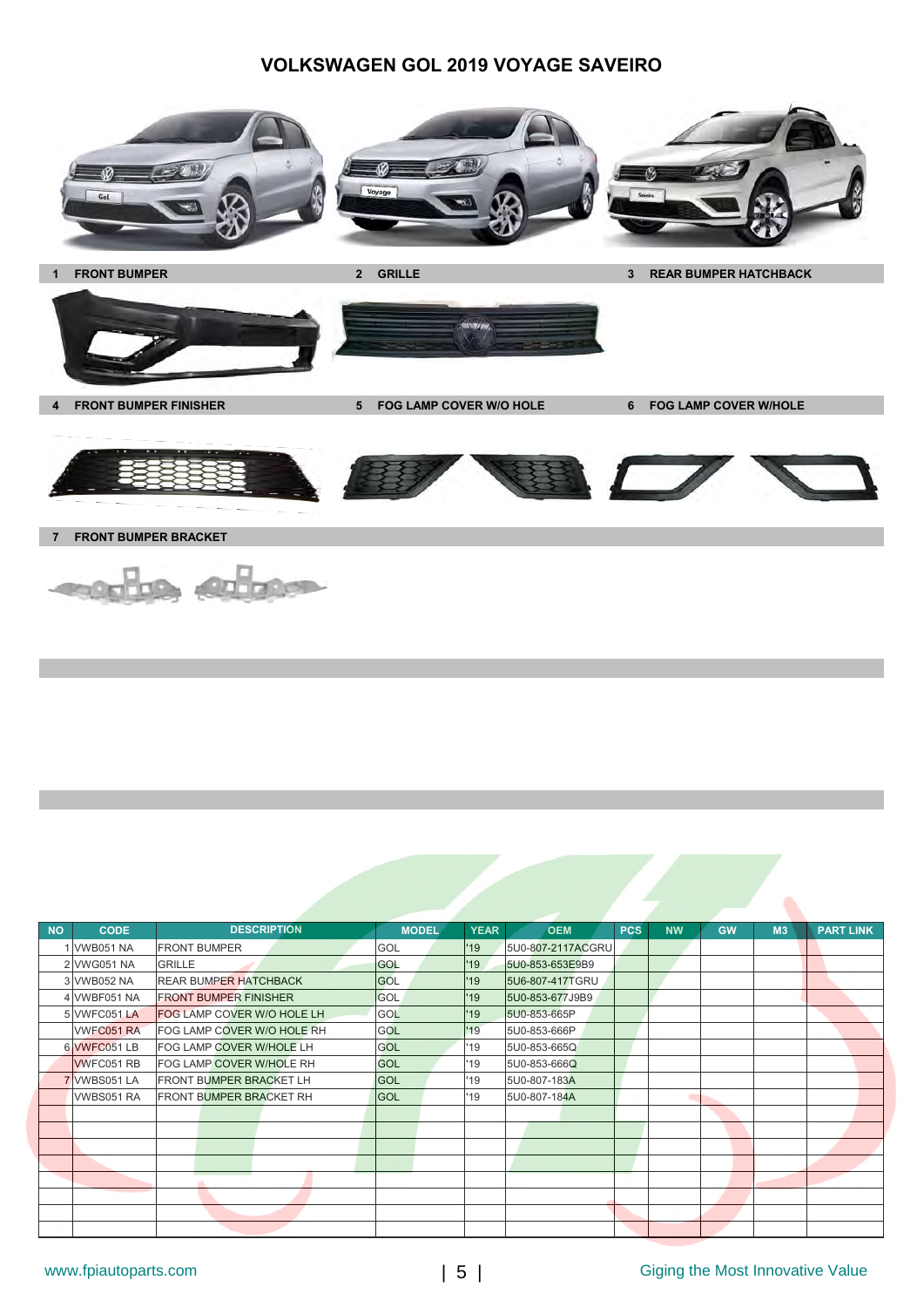**VOLKSWAGEN POLO 2009-2014 (INDIA)**







| <b>NO</b> | <b>CODE</b>  | <b>DESCRIPTION</b>           | <b>MODEL</b> | <b>YEAR</b> | <b>OEM</b>           | <b>PCS</b> | <b>NW</b> | <b>GW</b> | M <sub>3</sub> | <b>PART LINK</b> |
|-----------|--------------|------------------------------|--------------|-------------|----------------------|------------|-----------|-----------|----------------|------------------|
|           | 1 VWB015 NA  | <b>FRONT BUMPER</b>          | POLO 5DR     |             | '09-'10 6RG807221GRU |            |           |           |                |                  |
|           | 2 VWBF015 NA | <b>FRONT BUMPER FINISHER</b> | POLO         |             | '10-'14 6RG853677    |            |           |           |                |                  |
|           | 3 VWB016 NA  | <b>REAR BUMPER</b>           | POLO 5DR     |             | '09-'10 6RG807421    |            |           |           |                |                  |
|           |              |                              |              |             |                      |            |           |           |                |                  |
|           |              |                              |              |             |                      |            |           |           |                |                  |
|           |              |                              |              |             |                      |            |           |           |                |                  |
|           |              |                              |              |             |                      |            |           |           |                |                  |
|           |              |                              |              |             |                      |            |           |           |                |                  |
|           |              |                              |              |             |                      |            |           |           |                |                  |
|           |              |                              |              |             |                      |            | ٠         |           |                |                  |
|           |              |                              |              |             |                      |            |           |           |                |                  |
|           |              |                              |              |             |                      |            |           |           |                |                  |
|           |              |                              |              |             |                      |            |           |           |                |                  |
|           |              |                              |              |             |                      |            |           |           |                |                  |
|           |              |                              |              |             |                      |            |           |           |                |                  |
|           |              |                              |              |             |                      |            |           |           |                |                  |
|           |              |                              |              |             |                      |            |           |           |                |                  |
|           |              |                              |              |             |                      |            |           |           |                |                  |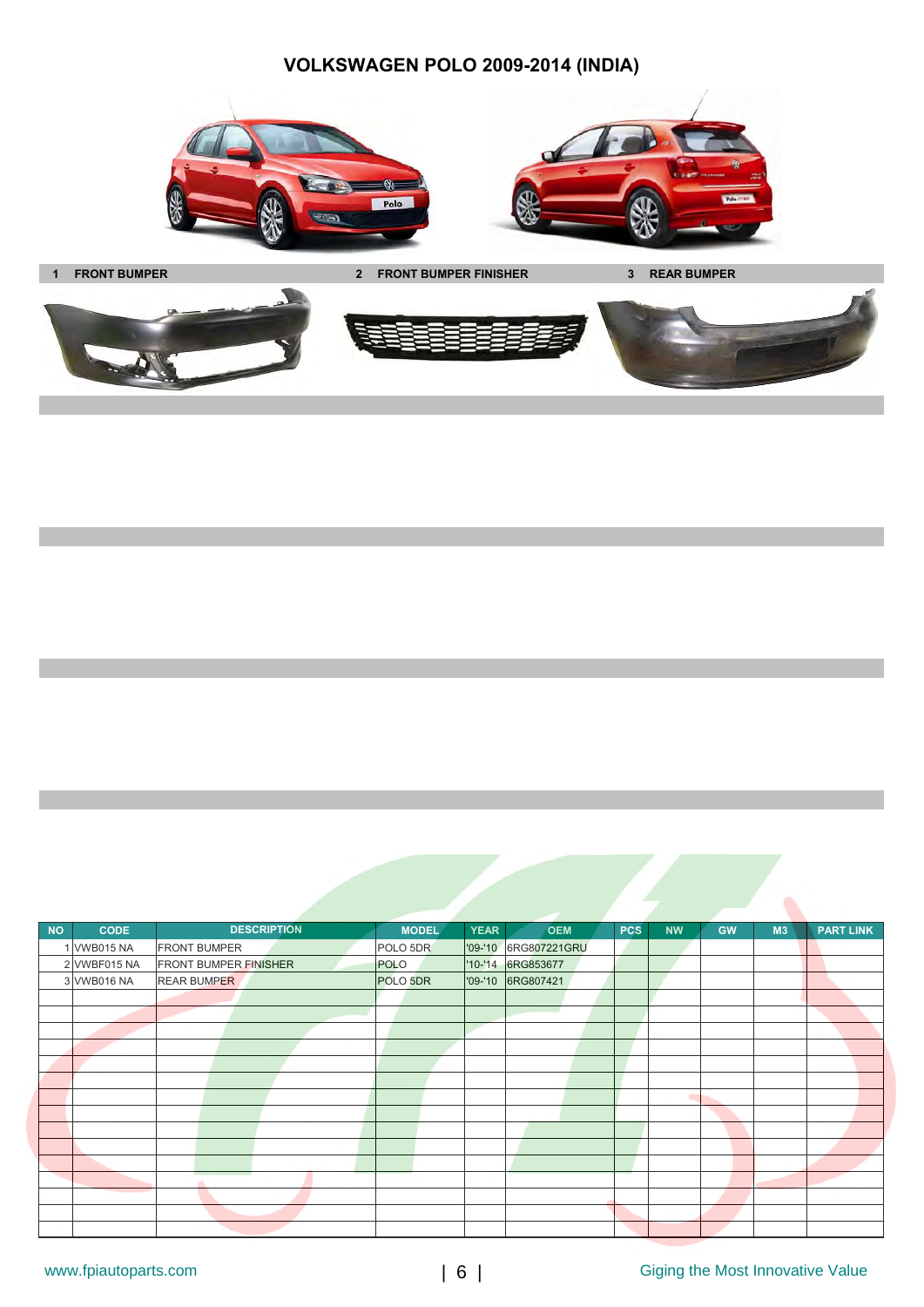# **VOLKSWAGEN POLO 2015-2017 (INDIA)**





**1 FRONT BUMPER 2 REAR BUMPER**



| <b>NO</b> | <b>CODE</b> | <b>DESCRIPTION</b>  | <b>MODEL</b> | <b>YEAR</b><br><b>OEM</b>  | <b>PCS</b> | <b>NW</b><br><b>GW</b> | M3 | <b>PART LINK</b> |
|-----------|-------------|---------------------|--------------|----------------------------|------------|------------------------|----|------------------|
|           | 1 VWB019 NA | <b>FRONT BUMPER</b> | POLO 5DR     | 14-15 6RG807217GRU         |            |                        |    |                  |
|           | 2 VWB020 NA | <b>REAR BUMPER</b>  | POLO 5DR     | 6RG807421CGRU<br>$14 - 15$ |            |                        |    |                  |
|           |             |                     |              |                            |            |                        |    |                  |
|           |             |                     |              |                            |            |                        |    |                  |
|           |             |                     |              |                            |            |                        |    |                  |
|           |             |                     |              |                            |            |                        |    |                  |
|           |             |                     |              |                            |            |                        |    |                  |
|           |             |                     |              |                            |            |                        |    |                  |
|           |             |                     |              |                            |            |                        |    |                  |
|           |             |                     |              |                            |            | ٠                      |    |                  |
|           |             |                     |              |                            |            |                        |    |                  |
|           |             |                     |              |                            |            |                        |    |                  |
|           |             |                     |              |                            |            |                        |    |                  |
|           |             |                     |              |                            |            |                        |    |                  |
|           |             | m                   |              |                            |            |                        |    |                  |
|           |             |                     |              |                            |            |                        |    |                  |
|           |             |                     |              |                            |            |                        |    |                  |
|           |             |                     |              |                            |            |                        |    |                  |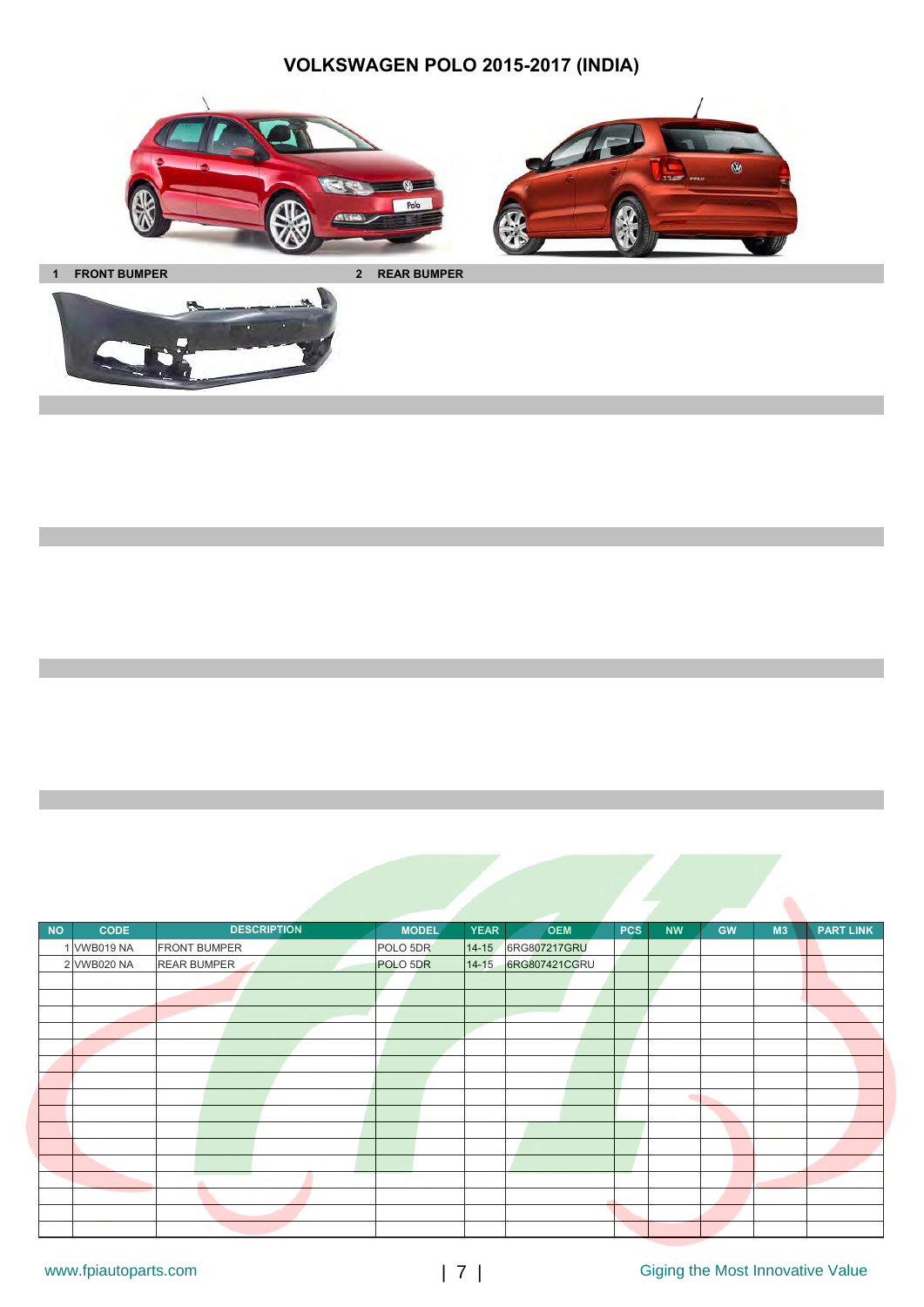# **VOLKSWAGEN VIRTUS 2019 POLO HATCHBACK**



| <b>NO</b> | <b>CODE</b>      | <b>DESCRIPTION</b>              | <b>MODEL</b>       | <b>YEAR</b> | <b>OEM</b>      | <b>PCS</b> | <b>NW</b> | <b>GW</b> | M <sub>3</sub> | <b>PART LINK</b> |
|-----------|------------------|---------------------------------|--------------------|-------------|-----------------|------------|-----------|-----------|----------------|------------------|
|           | 1 VWB061 NA      | <b>FRONT BUMPER</b>             | <b>VIRTUS/POLO</b> | '19         | 6EA-807-217B    |            |           |           |                |                  |
|           | 2 VWG061 NA      | <b>GRILLE</b>                   | <b>VIRTUS/POLO</b> | '19         | 6EA-853-651EGRU |            |           |           |                |                  |
|           | 3 VWB062 NA      | <b>REAR BUMPER SEDAN</b>        | <b>VITRUS</b>      | '19         | 6EC-807-417CGRU |            |           |           |                |                  |
|           | 4 VWBF061 NA     | <b>FRONT BUMPER FINISHER</b>    | <b>VIRTUS/POLO</b> | '19         | 6EA-853-6779B9  |            |           |           |                |                  |
|           | 5 VWBM061 LA     | <b>FRONT BUMPER MOULDING LH</b> | <b>VIRTUS/POLO</b> | '19         | 6EA-853-677B9B9 |            |           |           |                |                  |
|           | VWBM061 RA       | <b>FRONT BUMPER MOULDING RH</b> | <b>VIRTUS/POLO</b> | '19         | 6EA-853-677C9B9 |            |           |           |                |                  |
|           | 6 VWFC061 LB     | FOG LAMP COVER W/HOLE LH        | <b>VIRTUS/POLO</b> | '19         | 6EA-853-666A9B9 |            |           |           |                |                  |
|           | <b>WFC061 RB</b> | FOG LAMP COVER W/HOLE RH        | <b>VIRTUS/POLO</b> | '19         | 6EA-853-665A9B9 |            |           |           |                |                  |
|           |                  |                                 |                    |             |                 |            |           |           |                |                  |
|           |                  |                                 |                    |             |                 |            |           |           |                |                  |
|           |                  |                                 |                    |             |                 |            |           |           |                |                  |
|           |                  |                                 |                    |             |                 |            |           |           |                |                  |
|           |                  |                                 |                    |             |                 |            |           |           |                |                  |
|           |                  |                                 |                    |             |                 |            |           |           |                |                  |
|           |                  |                                 |                    |             |                 |            |           |           |                |                  |
|           |                  |                                 |                    |             |                 |            |           |           |                |                  |
|           |                  |                                 |                    |             |                 |            |           |           |                |                  |
|           |                  |                                 |                    |             |                 |            |           |           |                |                  |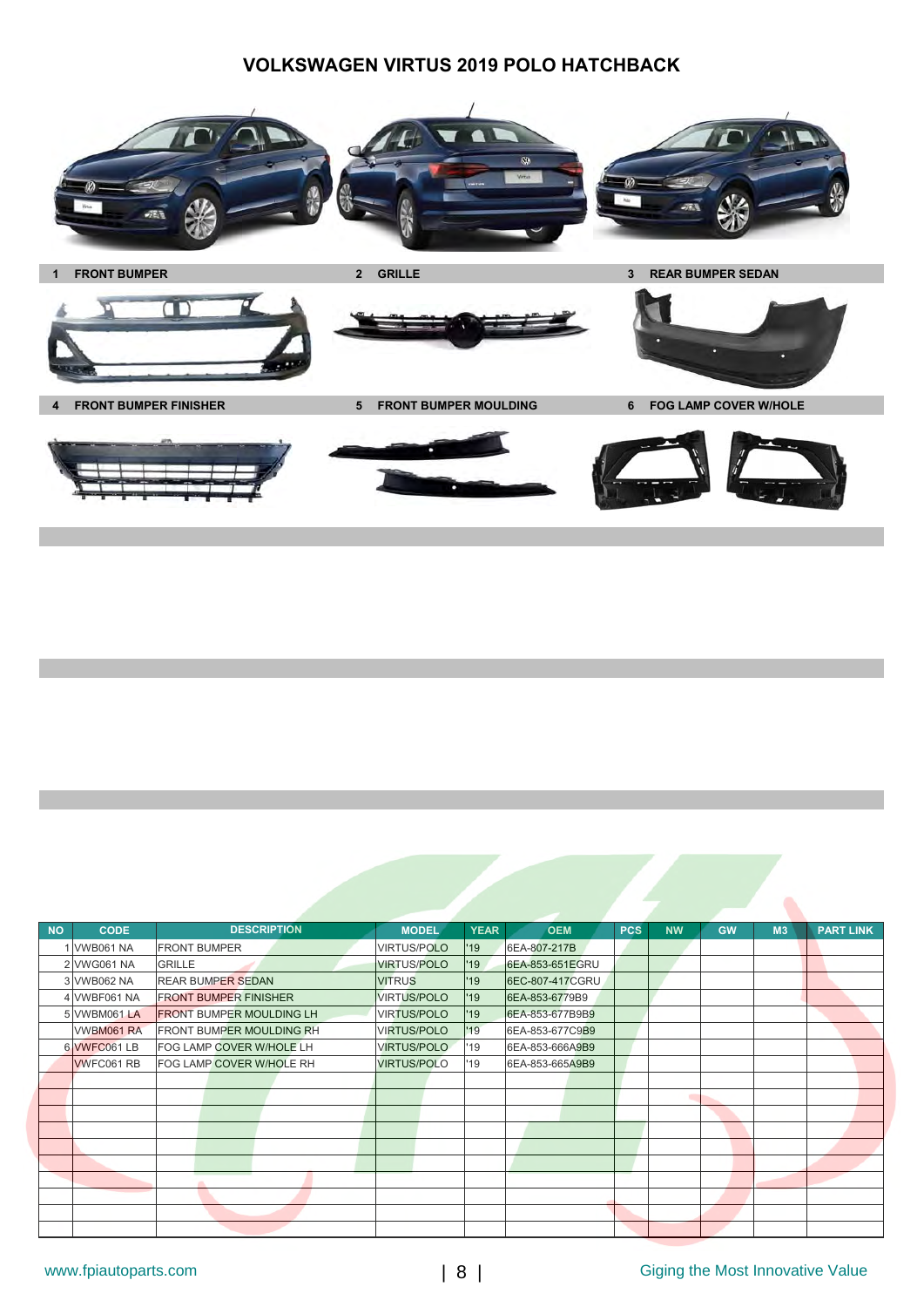**VOLKSWAGEN VENTO 2010-2014 (INDIA)**



**1 FRONT BUMPER 2 FRONT BUMPER FINISHER**



**NO CODE MODEL YEAR OEM PCS NW GW M3 PART LINK** 1 VWB017 NA FRONT BUMPER VENTO '11-'12 6RU807221 2 VWBF017 NA FRONT BUMPER FINISHER VENTO 10-14 6RU853677 **DESCRIPTION**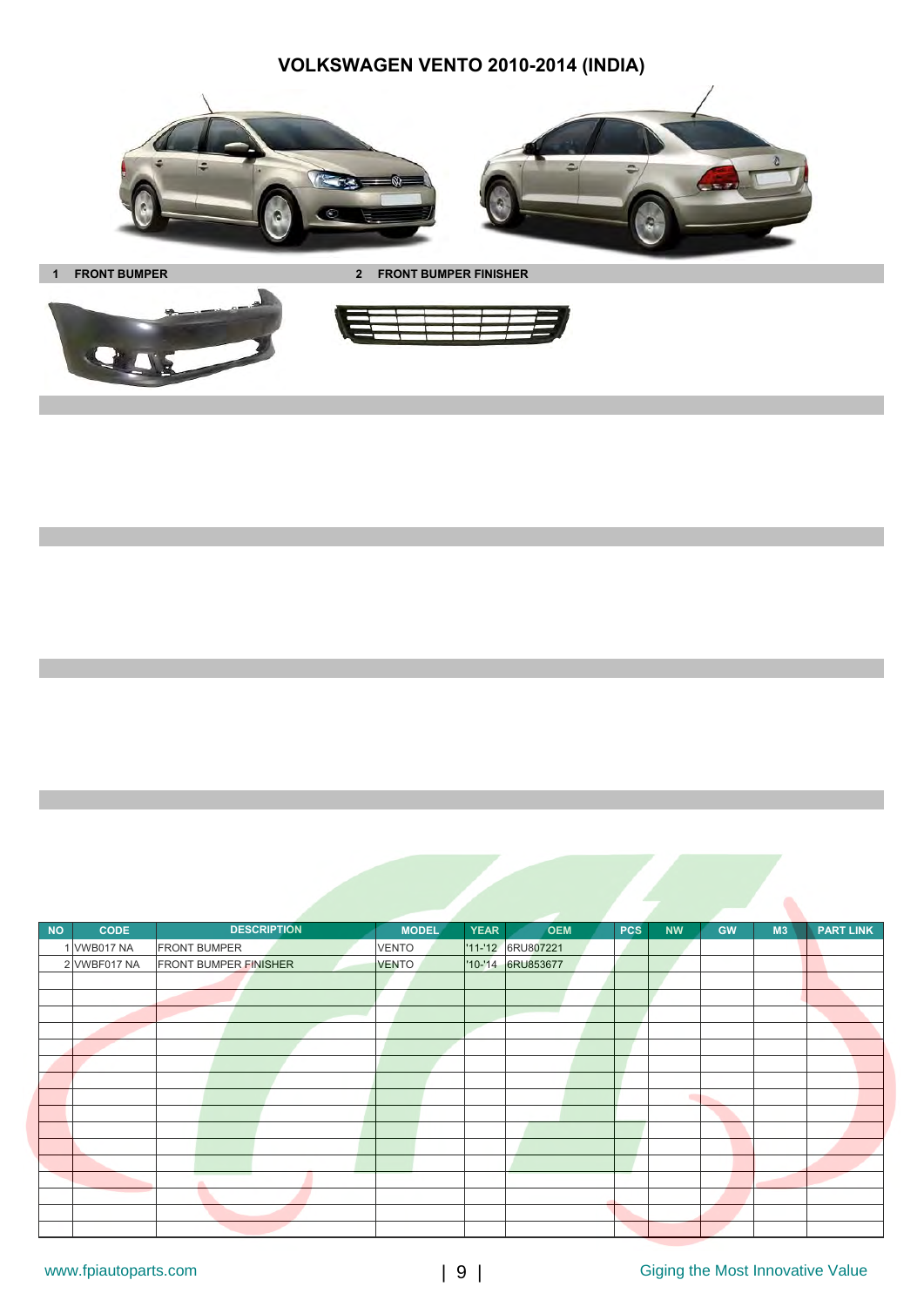### **VOLKSWAGEN VENTO 2015-2016 (INDIA)**



| <b>NO</b> | <b>CODE</b>       | <b>DESCRIPTION</b>                                   | <b>MODEL</b> | <b>YEAR</b> | <b>OEM</b>              | <b>PCS</b>     | <b>NW</b> | <b>GW</b> | M <sub>3</sub> | <b>PART LINK</b> |
|-----------|-------------------|------------------------------------------------------|--------------|-------------|-------------------------|----------------|-----------|-----------|----------------|------------------|
|           | 1 VWB021 NA       | <b>FRONT BUMPER</b>                                  | <b>VENTO</b> | $'15-16$    | 6RF807221GRU            | $\overline{1}$ |           |           |                |                  |
|           | 2 VWBF021 NA      | FRONT BUMPER FINISHER W/BK STRIP                     | <b>VENTO</b> |             | '15-'16 6RF-853-671ABUS | $\overline{1}$ |           |           |                |                  |
|           | 3 VWBF021 NB      | FRONT BUMPER FINISHER W/CP STRIP                     | <b>VENTO</b> | $'15 - 16$  | 6RF-853-671BRYP         | $\overline{1}$ |           |           |                |                  |
|           | 4 VWG021 NA       | <b>GRILLE CP/MAT BK</b>                              | <b>VENTO</b> | $'15-'18$   | 6RF853653B              | 5              | 5.00      | 6.00      | 0.0800         |                  |
|           | 5 VWHM022 NA      | CP<br><b>TAIL GATE MOULDING</b>                      | <b>VENTO</b> | $'15-16$    | 6RU-853-955-A-2ZZ       |                |           |           |                |                  |
|           | 6 VWB022 NA       | <b>REAR BUMPER</b>                                   | <b>VENTO</b> | $'15 - 16$  | 6RF-807-421GRU          | 1              |           |           |                |                  |
|           | 7 WFC021 RA       | FOG LAMP COVER W/O HOLE W/BK STRIP RH BK STRIP VENTO |              | '15-'16     | 6RF-898-661A            |                |           |           |                |                  |
|           | <b>WVFC021 LA</b> | FOG LAMP COVER W/O HOLE W/BK STRIP LH BK STRIP VENTO |              | '15-'16     | 6RF-898-661B            |                |           |           |                |                  |
|           | 8 VWFC021 RB      | FOG LAMP COVER W/HOLE CP/BK RH CP STRIP VENTO        |              | '15-'16     | 6RF-898-661C            |                |           |           |                |                  |
|           | VWFC021LB         | FOG LAMP COVER W/HOLE CP/BK LH CP STRIP VENTO        |              | '15-'16     | 6RF-898-661C            |                |           |           |                |                  |
|           | 9 VWFC021 RC      | FOG LAMP COVER W/O HOLE W/CP STRIP RH CP STRIP VENTO |              | '15-'16     | 6RF-853-666B            |                |           |           |                |                  |
|           | VWFC021 LC        | FOG LAMP COVER W/O HOLE W/CP STRIP LH CP STRIP VENTO |              |             | '15-'16 6RF-853-665B    |                |           |           |                |                  |
|           |                   |                                                      |              |             |                         |                |           |           |                |                  |
|           |                   |                                                      |              |             |                         |                |           |           |                |                  |
|           |                   |                                                      |              |             |                         |                |           |           |                |                  |
|           |                   |                                                      |              |             |                         |                |           |           |                |                  |
|           |                   |                                                      |              |             |                         |                |           |           |                |                  |
|           |                   |                                                      |              |             |                         |                |           |           |                |                  |

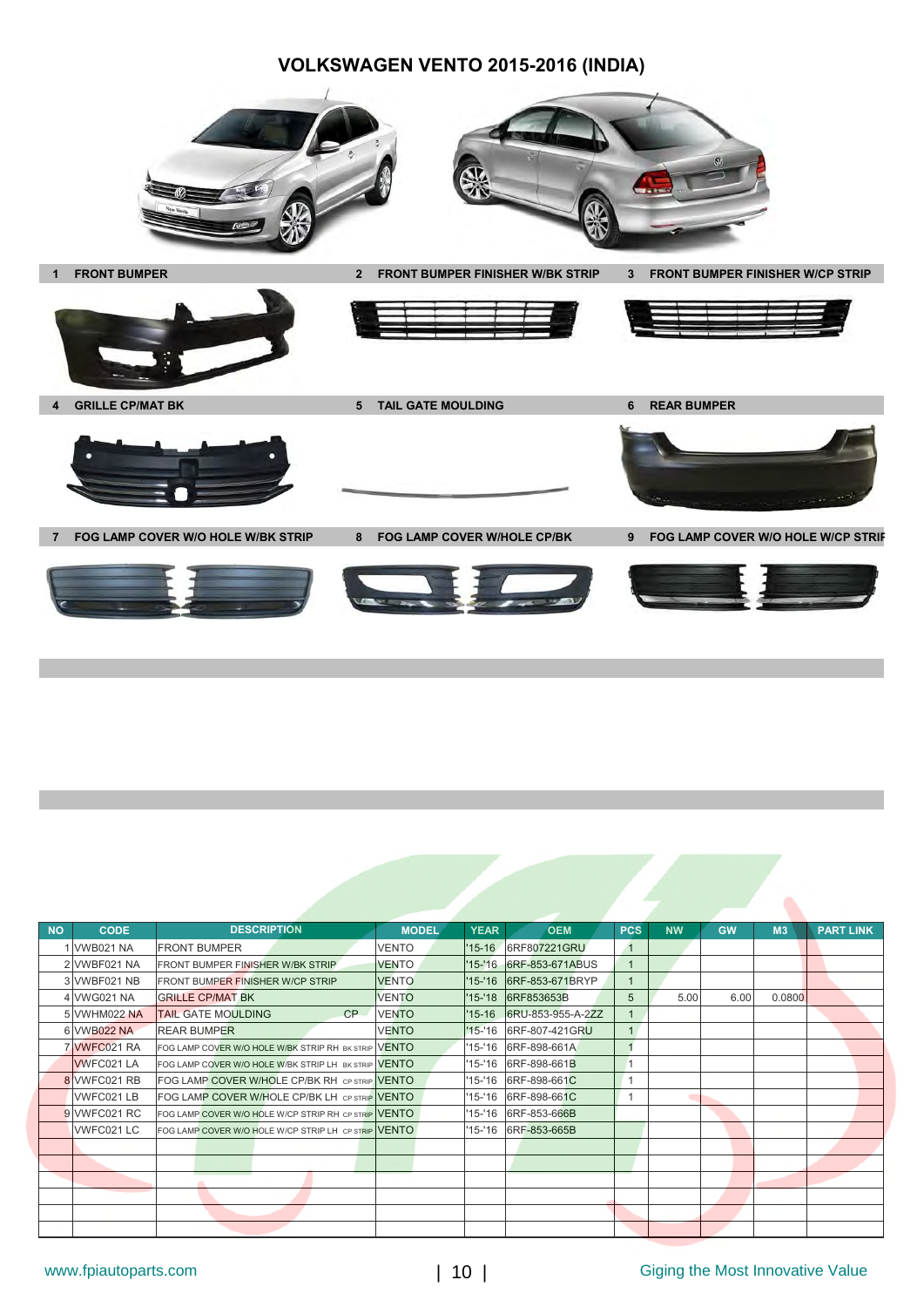### **VOLKSWAGEN VIVO '2010 SEDAN / HATCH BACK (S.AFRICA)**





| <b>NO</b> | <b>CODE</b>       | <b>DESCRIPTION</b>                                     | <b>MODEL</b> | <b>YEAR</b> | <b>OEM</b>        | <b>PCS</b>      | <b>NW</b> | <b>GW</b> | M <sub>3</sub> | <b>PART LINK</b> |
|-----------|-------------------|--------------------------------------------------------|--------------|-------------|-------------------|-----------------|-----------|-----------|----------------|------------------|
|           | 1 VWB011 NA       | FRONT BUMPER W/ CENTER AND SIDE REINFORCEMENT SETS     | <b>VIVO</b>  | $'10 - 11'$ | 6QS807217AGRU(ZA) |                 | 4.50      | 5.00      | 0.0600         |                  |
|           | 2 VWB011 NB       | <b>FRONT BUMPER W/O RE INFORCEMENT</b>                 | <b>VIVO</b>  | $'11 - 12$  | 6QS807217AGRU     | $\overline{1}$  | 4.51      | 4.74      | 0.0600         |                  |
|           | 3 VWBS011 CA      | <b>FRONT BUMPER BRACKET CENTER LONG VIVO</b>           |              | $'10-11$    | 6QS807723         |                 | 0.82      | 0.86      | 0.0100         |                  |
|           | VWBS011 LA        | <b>FRONT BUMPER BRACKER LH</b>                         | <b>VIVO</b>  | $'10 - '11$ | 6QS807177         |                 | 0.20      | 0.21      | 0.0500         |                  |
|           | VWBS011 RA        | <b>FRONT BUMPER BRACKER RH</b>                         | <b>VIVO</b>  | $'10 - '11$ | 6QS807178         | $\overline{1}$  | 0.10      | 0.11      | 0.0100         |                  |
|           | 4 VWB012 NA       | <b>REAR BUMPER SEDAN TYPE WITH SIDE</b>                | <b>VIVO</b>  | $'10-'11$   | 6QS807417BGRU(ZA) | 1               | 4.50      | 5.00      | 0.0600         |                  |
|           |                   | <b>REINFORCEMENT SETS</b>                              |              |             |                   |                 |           |           |                |                  |
|           | 5 VWB012 NB       | <b>REAR BUMPER SEDAN W/O REINFORCEMENT VIVO</b>        |              | '10-'12     | 6QS807417BGRU     |                 | 4.00      | 5.00      | 0.0600         |                  |
|           | 6 VWBS012 LA      | <b>REAR BUMPER BRACKET SEDAN LH</b>                    | <b>VIVO</b>  | $10 - 11$   | 6QS807377A        |                 | 0.50      | 0.50      | 0.0100         |                  |
|           | VWBS012 RA        | <b>REAR BUMPER BRACKET RH SEDAN</b>                    | <b>VIVO</b>  | $10 - 11$   | 6QS807378A        |                 | 0.50      | 0.50      | 0.0100         |                  |
|           | 7 VWB014 NA       | <b>REAR BUMPER 5 DOOR WITH SIDE REINFORCEMENT VIVO</b> |              | $10 - 11$   | 6QS807417AGRU(ZA) |                 | 3.50      | 4.00      | 0.0400         |                  |
|           | 8 VWBF011 NA      | <b>FRONT BUMPER FINISHER</b>                           | <b>VIVO</b>  | $10 - 11$   | 6QS8536779B9(ZA)  | 5               | 3.00      | 4.00      | 0.0300         |                  |
|           | 9 VWG011 NA       | <b>GRILLE BK</b>                                       | <b>VIVO</b>  | $10 - 11$   | 6QS8536519B9(ZA)  | $5\phantom{.0}$ | 2.57      | 2.70      | 0.0500         |                  |
|           | 10 VWFC011 LA     | <b>FOG LAMP COVER W/O HOLE LH</b>                      | <b>VIVO</b>  | $10 - 11$   | 6QS8536669B9(ZA)  | 5               | 0.99      | 1.04      | 0.0200         |                  |
|           | <b>VWFC011 RA</b> | FOG LAMP COVER W/O HOLE RH                             | <b>VIVO</b>  | $'10-'11$   | 6QS8536659B9(ZA)  | 5               | 0.99      | 1.04      | 0.0200         |                  |
|           |                   |                                                        |              |             |                   |                 |           |           |                |                  |
|           |                   |                                                        |              |             |                   |                 |           |           |                |                  |
|           |                   |                                                        |              |             |                   |                 |           |           |                |                  |